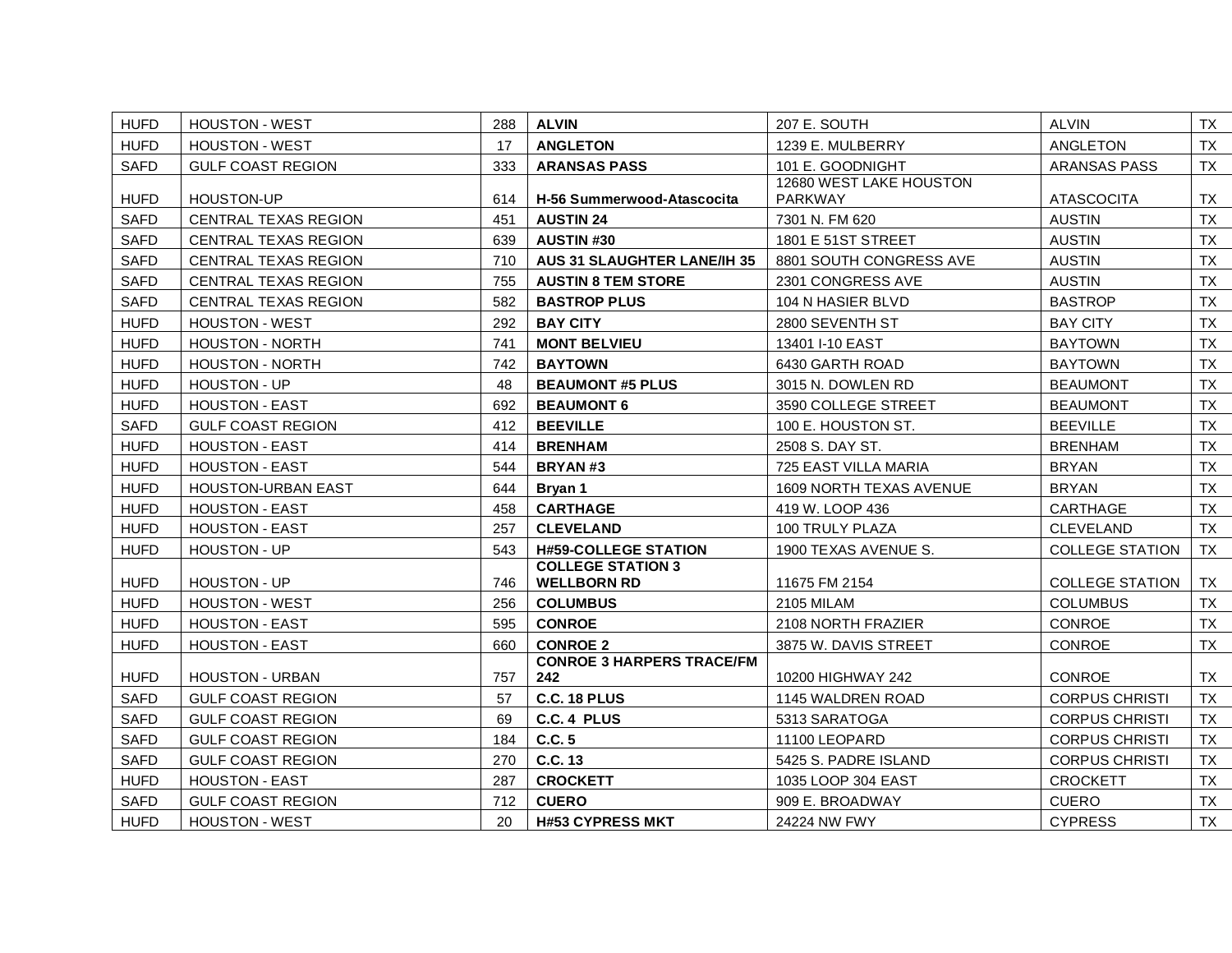| <b>HUFD</b> | <b>HOUSTON - UP</b>         | 656 | <b>Houston 59</b>             | 28555 HIGHWAY 290         | <b>CYPRESS</b>        | TX        |
|-------------|-----------------------------|-----|-------------------------------|---------------------------|-----------------------|-----------|
| <b>HUFD</b> | <b>HOUSTON - UP</b>         | 698 | <b>GRANT/SPRING CYPRESS</b>   | 14100 SPRING CYPRESS RD   | <b>CYPRESS</b>        | TX        |
| <b>HUFD</b> | <b>HOUSTON - UP</b>         | 709 | <b>FRY RD / TUCKERTON</b>     | 9722 FRY ROAD             | <b>CYPRESS</b>        | TX        |
|             | CENTRAL MARKET DIVISION/DFW |     | DALLAS 03 W                   |                           |                       |           |
| CM          | <b>DIVISION</b>             | 747 | NORTHWEST/MIDWAY              | 4349 W. NORTHWEST HIGHWAY | <b>DALLAS</b>         | TX        |
| <b>HUFD</b> | <b>HOUSTON - WEST</b>       | 715 | <b>DEER PARK</b>              | 4700 EAST BLVD.           | <b>DEER PARK</b>      | TX        |
| <b>HUFD</b> | <b>HOUSTON - WEST</b>       | 584 | <b>EL CAMPO</b>               | 306 N. MECHANIC           | <b>EL CAMPO</b>       | TX        |
| <b>HUFD</b> | HOUSTON - UP                | 558 | <b>FRIENDSWOOD</b>            | 701 WEST PARKWOOD         | <b>FRIENDSWOOD</b>    | TX        |
| <b>HUFD</b> | <b>HOUSTON - EAST</b>       | 53  | <b>GROVES</b>                 | 5000 32ND ST              | <b>GROVES</b>         | <b>TX</b> |
| <b>NWFD</b> | <b>NORTH WEST AREA</b>      | 381 | <b>HARKER HEIGHTS</b>         | 601 INDIAN TRAIL DR.      | <b>HARKER HEIGHTS</b> | TX        |
| <b>HUFD</b> | <b>HOUSTON - EAST</b>       | 54  | <b>H#49 - BLACKHAWK</b>       | 9828 BLACKHAWK BLVD.      | <b>HOUSTON</b>        | TX        |
| <b>HUFD</b> | HOUSTON - UP                | 99  | <b>H#52 - VINTAGE MARKET</b>  | 10919 LOUETTA ROAD        | <b>HOUSTON</b>        | TX        |
| <b>HUFD</b> | HOUSTON - UP                | 109 | <b>BUNKER HILL MARKET</b>     | 9710 KATY FREEWAY         | <b>HOUSTON</b>        | TX        |
| <b>HUFD</b> | <b>HOUSTON - WEST</b>       | 492 | H#37 - FRY ROAD               | 1550 FRY ROAD             | <b>HOUSTON</b>        | TX        |
| <b>HUFD</b> | <b>HOUSTON - URBAN</b>      | 540 | H#42-GULFGATE                 | 3111 WOODRIDGE, SUITE 500 | <b>HOUSTON</b>        | TX        |
| <b>HUFD</b> | <b>HOUSTON - URBAN</b>      | 541 | H#43 - BEECHNUT               | 10100 BEECHNUT            | <b>HOUSTON</b>        | TX        |
| <b>HUFD</b> | <b>HOUSTON - UP</b>         | 551 | H#38-WESTHEIMER/KIRKWOOD      | 11815 WESTHEIMER          | <b>HOUSTON</b>        | <b>TX</b> |
| <b>HUFD</b> | <b>HOUSTON - WEST</b>       | 553 | <b>H#41 - BEAR CREEK</b>      | 4975 HIGHWAY 6 NORTH      | <b>HOUSTON</b>        | TX        |
| <b>HUFD</b> | <b>HOUSTON - UP</b>         | 572 | <b>CLEAR LAKE</b>             | 16811 EL CAMINO REAL      | <b>HOUSTON</b>        | TX        |
| <b>HUFD</b> | <b>HOUSTON - URBAN</b>      | 575 | H#46 - BELLAIRE               | 14498 BELLAIRE/HWY 6      | <b>HOUSTON</b>        | <b>TX</b> |
| <b>HUFD</b> | <b>HOUSTON - URBAN</b>      | 577 | <b>H#48-KMPWOD/GESSNER</b>    | 10251 KEMPWOOD            | <b>HOUSTON</b>        | TX        |
|             |                             |     | <b>H#51 BISSONET/BUFFALO</b>  |                           |                       |           |
| <b>HUFD</b> | <b>HOUSTON - UP</b>         | 599 | <b>SPEEDWAY</b>               | 5225 BUFFALO SPEEDWAY     | <b>HOUSTON</b>        | TX        |
| <b>HUFD</b> | <b>HOUSTON - UP</b>         | 630 | <b>ALABAMA &amp; DUNLEAVY</b> | 1701 WEST ALABAMA STREET  | <b>HOUSTON</b>        | <b>TX</b> |
| <b>HUFD</b> | <b>HOUSTON-MI TIENDA</b>    | 648 | Mi Tiienda                    | 3800 LITTLE YORK ROAD     | <b>HOUSTON</b>        | TX        |
| <b>HUFD</b> | <b>HOUSTON WEST REGION</b>  | 657 | H#60 - Jersey Village         | 9503 JONES ROAD           | <b>HOUSTON</b>        | TX        |
| <b>HUFD</b> | <b>HOUSTON - UP</b>         | 687 | <b>SAN FELIPE</b>             | 5885 SAN FELIPE           | <b>HOUSTON</b>        | <b>TX</b> |
| <b>HUFD</b> | <b>HOUSTON - UP</b>         | 713 | <b>CLEAR LAKE 2</b>           | 3501 CLEAR LAKE BLVD      | <b>HOUSTON</b>        | TX        |
| <b>HUFD</b> | <b>HOUSTON-UP</b>           | 737 | THE HEIGHTS                   | 2300 N. SHEPHERD DR       | <b>HOUSTON</b>        | TX        |
| <b>HUFD</b> | HOUSTON - NORTH             | 738 | <b>BISSONNET/RICE</b>         | 5106 BISSONNET            | <b>HOUSTON</b>        | <b>TX</b> |
| <b>HUFD</b> | <b>HOUSTON - URBAN</b>      | 744 | <b>WASHINGTON AND HEIGHTS</b> | 3663 WASHINGTON AVE       | <b>HOUSTON</b>        | TX        |
| <b>HUFD</b> | <b>HOUSTON - WEST</b>       | 745 | <b>LOOP610 AND BEECHNUT</b>   | 4955 BEECHNUT STREET      | <b>HOUSTON</b>        | TX        |
| <b>HUFD</b> | <b>HOUSTON - NORTH</b>      | 748 | GOSLING/FM2920                | 5251 FM 2920              | <b>HOUSTON</b>        | <b>TX</b> |
| <b>HUFD</b> | HOUSTON - URBAN             | 756 | H 25 288 AND MACGREGOR        | 2591 N MACGREGOR WAY      | <b>HOUSTON</b>        | TX        |
| <b>HUFD</b> | <b>HOUSTON - URBAN</b>      | 758 | <b>EFC</b>                    | 14540 MEMORIAL DRIVE      | <b>HOUSTON</b>        | TX        |
| <b>JVSS</b> | HOUSTON - UP (Smartshop)    | 731 | <b>SMART SHOP 8</b>           | 2929 FM1960 RD            | <b>HOUSTON</b>        | <b>TX</b> |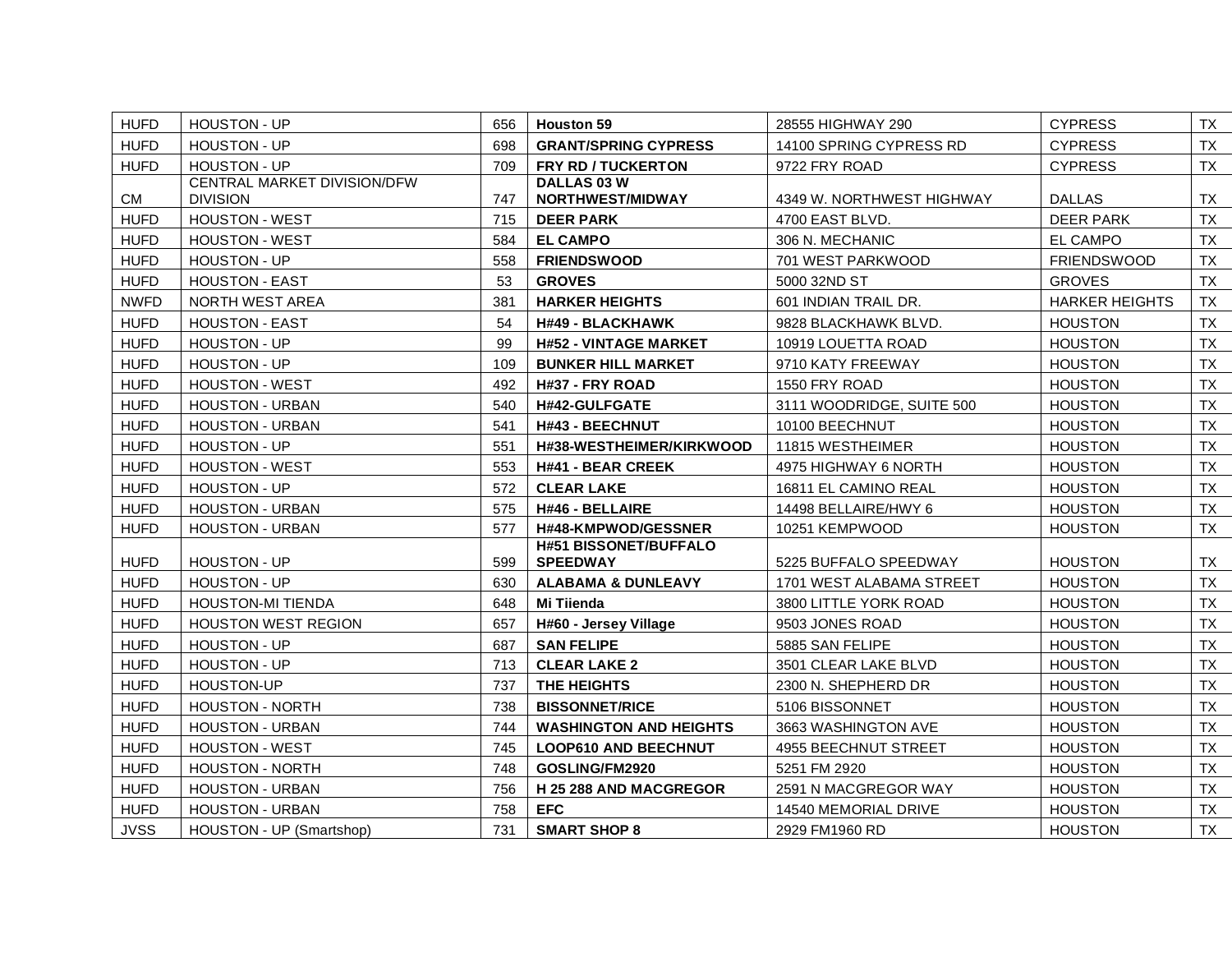| <b>NWFD</b> | NORTH WEST AREA             | 752 | <b>HUDSON OAKS</b>               | 100 HUDSON OAKS DRIVE                      | <b>HUDSON OAKS</b>   | TX        |
|-------------|-----------------------------|-----|----------------------------------|--------------------------------------------|----------------------|-----------|
| <b>HUFD</b> | <b>HOUSTON - UP</b>         | 498 | <b>ATASCOCITA</b>                | 7405 FM 1960 EAST                          | <b>HUMBLE</b>        | TX        |
| <b>HUFD</b> | <b>HOUSTON - EAST</b>       | 728 | <b>HUNTSVILLE</b>                | 1702 11TH ST                               | <b>HUNTSVILLE</b>    | TX        |
| <b>CSTR</b> | CENTRAL TEXAS REGION        | 729 | <b>HUTTO C-STORE</b>             | 5012 GATTIS SCHOOL RD                      | <b>HUTTO</b>         | TX .      |
| <b>HUFD</b> | HOUSTON - UP                | 497 | H#39 - MASON                     | 1621 S. MASON ROAD                         | <b>KATY</b>          | <b>TX</b> |
| <b>HUFD</b> | <b>HOUSTON - UP</b>         | 596 | <b>H#50-GRND PKWY PLUS</b>       | 6711 SOUTH FRY RD                          | <b>KATY</b>          | TX        |
| <b>HUFD</b> | <b>HOUSTON-UP</b>           | 615 | PIN OAK (KATY #2)                | 25675 NELSON WAY (IH10 & PINN<br>OAK ROAD) | <b>KATY</b>          | TX        |
| <b>HUFD</b> | HOUSTON-UP                  | 736 | <b>CROSS CREEK</b>               | 4950 FM 1463                               | <b>KATY</b>          | <b>TX</b> |
| <b>SAFD</b> | <b>GULF COAST REGION</b>    | 693 | <b>KENEDY</b>                    | 107 N SUNSET STRIP                         | <b>KENEDY</b>        | <b>TX</b> |
| <b>NWFD</b> | <b>NORTH WEST AREA</b>      | 581 | <b>KILLEEN #3 PLUS</b>           | 2511 TIMMER RD, SUITE 200                  | <b>KILEEN</b>        | TX        |
| <b>NWFD</b> | NORTH WEST AREA             | 721 | <b>KILLEEN 2</b>                 | 1101 W. STAN SCHLUETER LP                  | <b>KILLEEN</b>       | <b>TX</b> |
| <b>HUFD</b> | HOUSTON - UP                | 720 | <b>KINGWOOD</b>                  | 4517 KINGWOOD DRIVE                        | <b>KINGWOOD</b>      | <b>TX</b> |
| <b>HUFD</b> | <b>HOUSTON - UP</b>         | 759 | <b>KINGWOOD 2</b>                | 19529 NORTHPARK DRIVE                      | <b>KINGWOOD</b>      | TX        |
| <b>SAFD</b> | CENTRAL TEXAS REGION        | 14  | <b>KYLE PLUS</b>                 | 5401 SOUTH FM 16526                        | <b>KYLE</b>          | TX        |
| <b>HUFD</b> | <b>HOUSTON - WEST</b>       | 707 | <b>LAKE JACKSON</b>              | 97 OYSTER CREEK DRIVE                      | <b>LAKE JACKSON</b>  | TX        |
| <b>SAFD</b> | <b>CENTRAL TEXAS REGION</b> | 714 | <b>LAKEWAY</b>                   | 2000 RM 620 SOUTH STE A                    | LAKEWAY              | TX        |
| <b>HUFD</b> | HOUSTON - UP                | 28  | <b>BAY COLONY</b>                | 2955 SOUTH GULF FREEWAY                    | <b>LEAGUE CITY</b>   | TX        |
| <b>HUFD</b> | HOUSTON - UP                | 697 | <b>LEAGUE CITY</b>               | 2755 E. LEAGUE CITY PARKWAY                | <b>LEAGUE CITY</b>   | TX        |
| <b>SAFD</b> | <b>CENTRAL TEXAS REGION</b> | 592 | <b>LEANDER PLUS</b>              | 651 N. U.S. HWY 183                        | <b>LEANDER</b>       | <b>TX</b> |
| <b>HUFD</b> | <b>HOUSTON - EAST</b>       | 339 | <b>LIVINGSTON</b>                | 1509 W. CHURCH                             | <b>LIVINGSTON</b>    | TX        |
| <b>HUFD</b> | <b>HOUSTON WEST REGION</b>  | 617 | <b>LUFKIN</b>                    | 111 NORTH TIMBERLAND                       | <b>LUFKIN</b>        | <b>TX</b> |
| <b>HUFD</b> | <b>HOUSTON - EAST</b>       | 116 | <b>LUMBERTON</b>                 | 1930 HWY 96 S.                             | <b>LUMBERTON</b>     | TX        |
| <b>SAFD</b> | SAN ANTONIO/WEST REGION     | 19  | <b>LYTLE PLUS</b>                | 19337 MCDONALD STREET                      | <b>LYTLE</b>         | TX        |
| <b>HUFD</b> | <b>HOUSTON - UP</b>         | 722 | <b>MAGNOLIA</b>                  | 7988 FM 1488                               | <b>MAGNOLIA</b>      | <b>TX</b> |
| <b>SAFD</b> | <b>CENTRAL TEXAS REGION</b> | 735 | <b>MARBLE FALLS</b>              | HWY1431W/BLUEBONNET DR                     | <b>MARBLE FALLS</b>  | TX        |
| <b>SAFD</b> | <b>GULF COAST REGION</b>    | 160 | <b>MATHIS</b>                    | 601 E. SAN PATRICIO                        | <b>MATHIS</b>        | TX .      |
| <b>NWFD</b> | NORTH WEST AREA             | 717 | <b>MIDLAND 2</b>                 | 5407 ANDREWS HIGHWAY                       | <b>MIDLAND</b>       | <b>TX</b> |
| <b>HUFD</b> | <b>HOUSTON - UP</b>         | 110 | <b>H#55 HWY 6/SIENNA PARKWAY</b> | 8900 HWY 6                                 | <b>MISSOURI CITY</b> | TX        |
| <b>HUFD</b> | HOUSTON - UP                | 474 | <b>H#40 - LAKE COLONY</b>        | 4727 HIGHWAY 6                             | <b>MISSOURI CITY</b> | TX        |
| <b>NWFD</b> | NORTH WEST AREA             | 711 | <b>ODESSA 2</b>                  | 2501 W UNIVERSITY BLVD                     | <b>ODESSA</b>        | <b>TX</b> |
| <b>HUFD</b> | <b>HOUSTON - EAST</b>       | 35  | <b>ORANGE</b>                    | 2424 16TH ST                               | ORANGE               | TX        |
| <b>HUFD</b> | <b>HOUSTON - EAST</b>       | 473 | <b>PASADENA #3</b>               | 6210 FAIRMONT PARKWAY                      | PASADENA             | TX        |
| <b>JVSS</b> | HOUSTON - EAST (Smartshop)  | 753 | RED BLUFF/PASADENA BLVD          | 4203 RED BLUFF ROAD                        | PASADENA             | TX        |
| <b>HUFD</b> | <b>HOUSTON - UP</b>         | 63  | <b>PEARLAND PLUS</b>             | FM 518, 205 BUSINESS CTR DR.               | PEARLAND             | TX .      |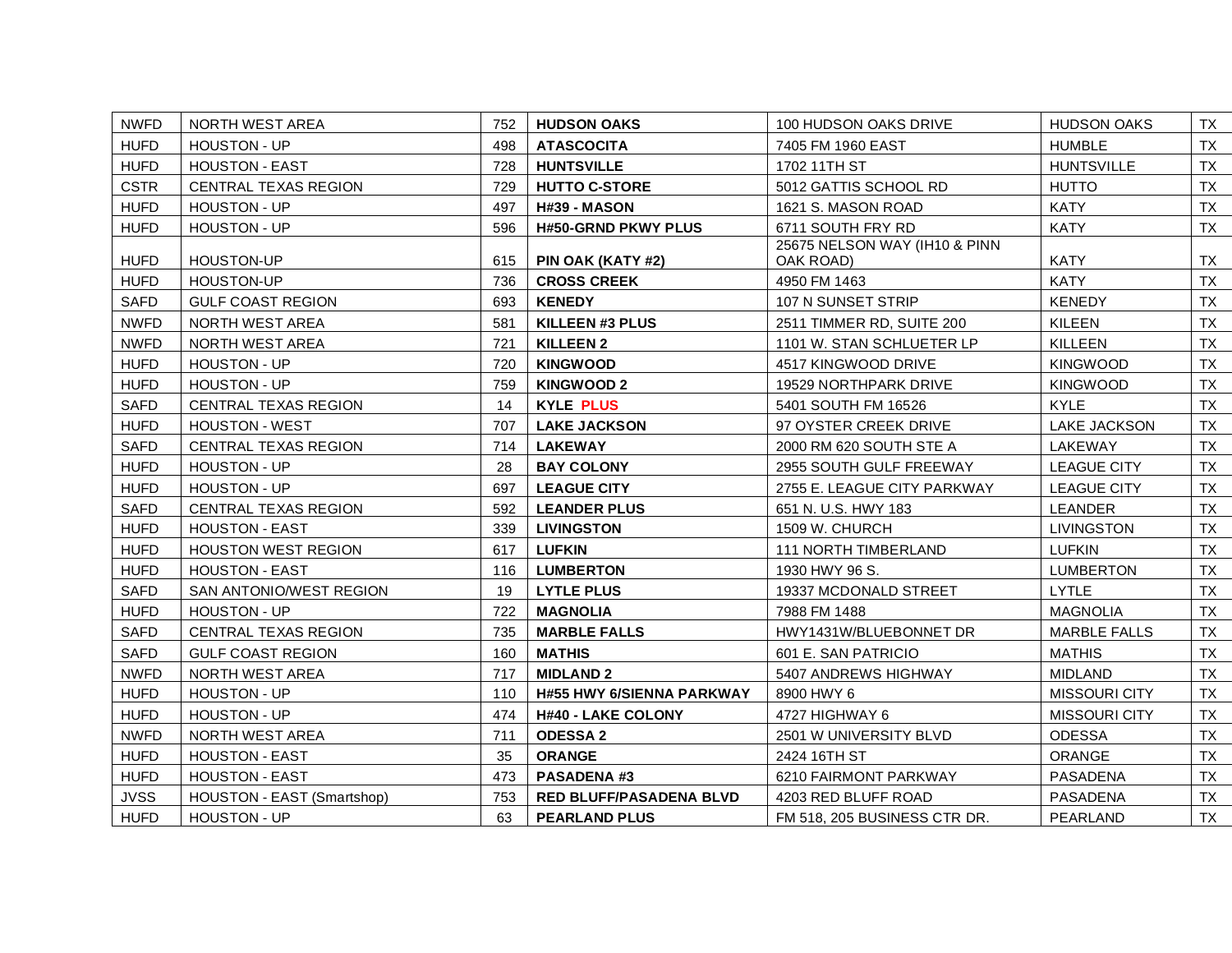| <b>HUFD</b> | HOUSTON - UP             | 675 | <b>PEARLAND#2</b>           | 2710 PEARLAND PARKWAY         | PEARLAND           | TX        |
|-------------|--------------------------|-----|-----------------------------|-------------------------------|--------------------|-----------|
| <b>HUFD</b> | <b>HOUSTON - EAST</b>    | 86  | <b>PORT ARTHUR</b>          | 3401 GULFWAY DR               | PORT ARTHUR        | TX        |
| <b>HUFD</b> | <b>HOUSTON - EAST</b>    | 589 | <b>MID COUNTY</b>           | 4800 B HWY 365                | PORT ARTHUR        | TX        |
| <b>SAFD</b> | <b>GULF COAST REGION</b> | 434 | <b>PORT LAVACA</b>          | 101 CALHOUN PLAZA             | PORT LAVACA        | TX        |
| <b>HUFD</b> | <b>HOUSTON - UP</b>      | 724 | <b>ALIANA / RICHMOND 1</b>  | 10161 W. GRAND PARKWAY S.     | <b>RICHMOND</b>    | TX        |
| <b>HUFD</b> | HOUSTON - UP             | 727 | <b>RICHMOND</b>             | 23500 BERRY PKWY              | <b>RICHMOND</b>    | TX        |
| <b>HUFD</b> | HOUSTON - UP             | 749 | <b>RICHMOND</b>             | 9211 FM 723 ROAD              | <b>RICHMOND</b>    | <b>TX</b> |
| <b>SAFD</b> | GULF COAST REGION        | 562 | <b>ROCKPORT</b>             | 1409 HWY 35 N. BUSINESS       | <b>ROCKPORT</b>    | TX        |
| <b>NWFD</b> | NORTH WEST AREA          | 734 | <b>SAN ANGELO</b>           | 5502 SHERWOOD WAY             | <b>SAN ANGELO</b>  | TX        |
|             |                          |     |                             | 11652 BANDERA RD BLDG 1 SUITE |                    |           |
| <b>CSTR</b> | SAN ANTONIO/WEST REGION  | 719 | <b>SA 32 C-STORE</b>        | 101                           | <b>SAN ANTONIO</b> | TX        |
| <b>CSTR</b> | SAN ANTONIO/WEST REGION  | 739 | SA48 C-STORE BULV/1604      | 17439 CLASSEN RD.             | <b>SAN ANTONIO</b> | TX        |
| <b>SAFD</b> | SAN ANTONIO/WEST REGION  | 85  | <b>SAN ANTONIO 41 PLUS</b>  | 10718 POTRANCO                | <b>SAN ANTONIO</b> | TX .      |
| <b>SAFD</b> | SAN ANTONIO/WEST REGION  | 102 | <b>SAN ANTONIO 31</b>       | 8503 NW MILITARY HWY          | <b>SAN ANTONIO</b> | TX        |
| <b>SAFD</b> | SAN ANTONIO/WEST REGION  | 106 | <b>SAN ANTONIO 22</b>       | 1015 S. WW WHITE RD           | <b>SAN ANTONIO</b> | TX        |
| <b>SAFD</b> | SAN ANTONIO/WEST REGION  | 211 | <b>SAN ANTONIO 07</b>       | 415 N. NEW BRAUNFELS          | <b>SAN ANTONIO</b> | TX        |
| <b>SAFD</b> | SAN ANTONIO/WEST REGION  | 384 | <b>SAN ANTONIO 34</b>       | 6030 MONTGOMERY               | <b>SAN ANTONIO</b> | TX        |
| <b>SAFD</b> | SAN ANTONIO/WEST REGION  | 415 | <b>SAN ANTONIO 26 PLUS</b>  | 17460 IH 35 NORTH             | <b>SAN ANTONIO</b> | TX        |
| <b>SAFD</b> | SAN ANTONIO/WEST REGION  | 623 | <b>SA32 PLUS</b>            | 9238 NORTH LOOP 1604 WEST     | <b>SAN ANTONIO</b> | TX        |
| <b>SAFD</b> | SAN ANTONIO/WEST REGION  | 706 | <b>EFC</b>                  | 5914 DISTRIBUTION DRIVE       | <b>SAN ANTONIO</b> | TX        |
| <b>SAFD</b> | SAN ANTONIO/WEST REGION  | 718 | <b>SOUTH FLORES MARKET</b>  | 516 S. FLORES STREET          | <b>SAN ANTONIO</b> | TX        |
| <b>SAFD</b> | SAN ANTONIO/WEST REGION  | 732 | <b>SA48 BULVERDE</b>        | 17238 BULVERDE ROAD           | <b>SAN ANTONIO</b> | TX        |
|             |                          |     | <b>SAN ANTONIO 49 ALAMO</b> |                               |                    |           |
| <b>SAFD</b> | SAN ANTONIO/WEST REGION  | 733 | <b>RANCH</b>                | 12125 ALAMO RANCH PKWY        | SAN ANTONIO        | TX        |
| <b>HUFD</b> | <b>HOUSTON - WEST</b>    | 348 | <b>SANTA FE</b>             | 4206 AVENUE T                 | <b>SANTA FE</b>    | <b>TX</b> |
| <b>SAFD</b> | SAN ANTONIO/WEST REGION  | 716 | <b>SEGUIN</b>               | 1340 E COURT                  | <b>SEGUIN</b>      | <b>TX</b> |
| <b>HUFD</b> | HOUSTON - UP             | 564 | <b>WOODLANDS #1/SAWDUST</b> | 130 SAWDUST RD                | <b>SPRING</b>      | <b>TX</b> |
| <b>HUFD</b> | HOUSTON - UP             | 576 | H#47 - (SAL)                | 7310 LOUETTA                  | <b>SPRING</b>      | TX .      |
| <b>HUFD</b> | <b>HOUSTON - UP</b>      | 610 | <b>SPRING CYPRESS</b>       | 2121 FM 2920                  | <b>SPRING</b>      | TX        |
| <b>HUFD</b> | HOUSTON - UP             | 686 | <b>WOODLANDS#5</b>          | 26500 KUYKENDAHL RD           | <b>SPRING</b>      | TX        |
| <b>HUFD</b> | <b>HOUSTON - UP</b>      | 705 | <b>RILEY FUZZEL</b>         | 3540 RAYFORD RD               | <b>SPRING</b>      | TX        |
| <b>HUFD</b> | <b>HOUSTON - UP</b>      | 725 | <b>CHAMPION FOREST</b>      | 20311 CHAMPION FOREST DR      | <b>SPRING</b>      | TX        |
| <b>HUFD</b> | HOUSTON - UP             | 563 | <b>RIVERPARK</b>            | 19900 SW FWY, SUGARLAND       | SUGARLAND          | TX        |
| <b>HUFD</b> | <b>HOUSTON - UP</b>      | 627 | <b>SUGARLAND</b>            | 530 HIGHWAY 6                 | SUGARLAND          | TX        |
| <b>HUFD</b> | <b>HOUSTON - WEST</b>    | 662 | <b>Texas City</b>           | 3502 PALMER HIGHWAY           | <b>TEXAS CITY</b>  | TX        |
| <b>HUFD</b> | <b>HOUSTON - UP</b>      | 638 | <b>WOODLANDS 4</b>          | 3601 FM 1488                  | THE WOODLANDS      | <b>TX</b> |